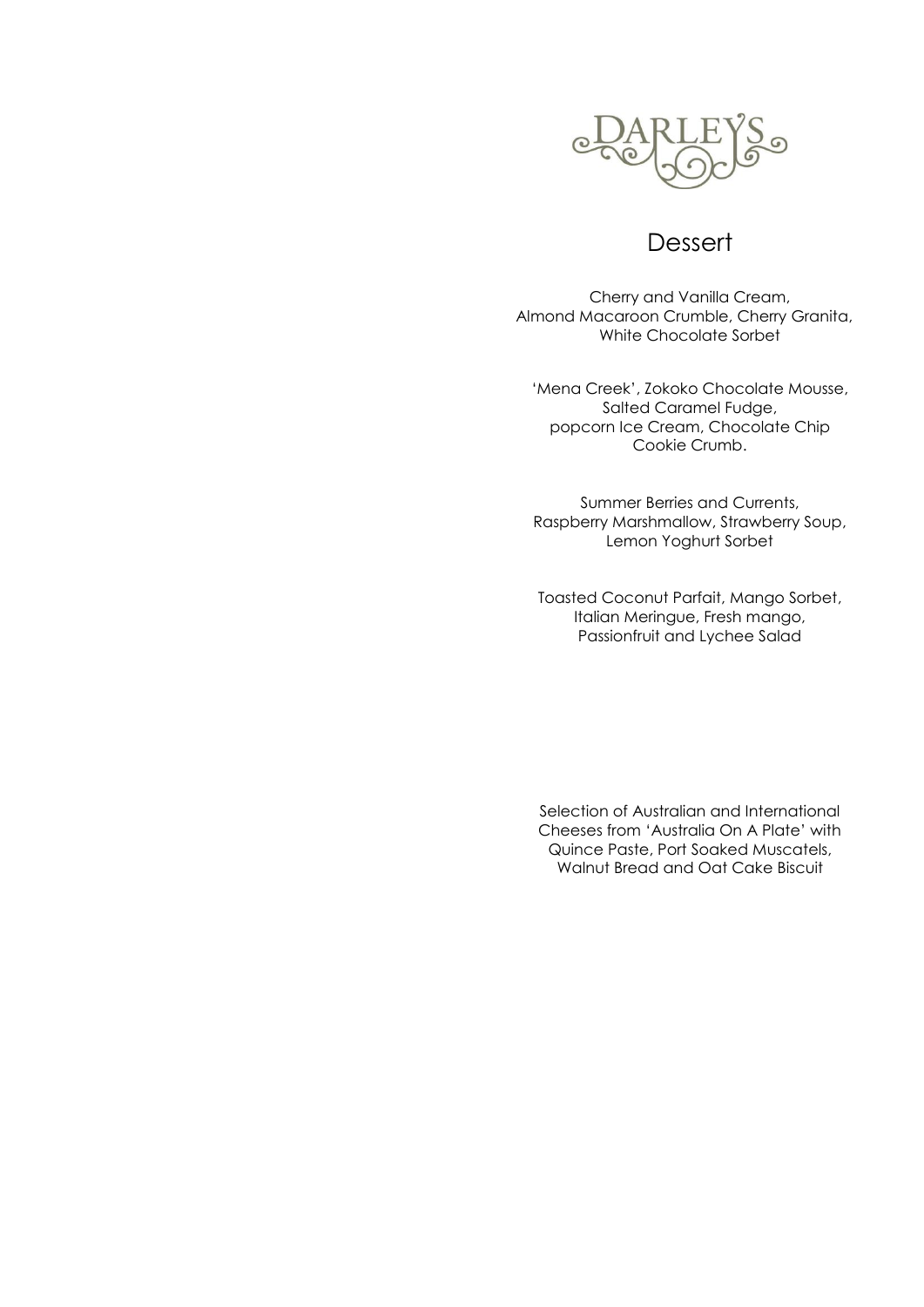

## Entree

62 degree Soft Cooked Organic Duck Egg, King Brown Mushrooms, Spinach Puree, Jamon Iberico and Potato Gnocchi

Warm Salad of Local Heirloom Beetroots, Quinoa, Olive Crumb, Jannei Goats Curd, Parmesan and Garlic Wafer

Morton Bay Bug Butter Poached in Vanilla, Star Anise, Lime Crème Fraiche, Confit Tomato, Ruby Grapefruit, herbs from the Garden

Poached Queensland Spanner Crab, Dashi Custard, Fennel Puree, Asparagus Shitake Mushrooms and Crisp Barley

Slow Cooked Pork Jowl, Maltose Crackling, Seared Scallop, Cauliflower Custard, Roasted Cauliflower and Shellfish Sauce

*Darley's would like to take this opportunity to thank our local producers*

*Megalong Valley -Extra virgin olive oil*

*Jannei Farm Goats dairy*

*Takao Suzuki*

*Zokoko pure origin artisan chocolate*

*Hominy Bakery*

*Lithgow Free-range Meats*

*And our in-house garden team who provide the wonderful herbs & flowers we use daily*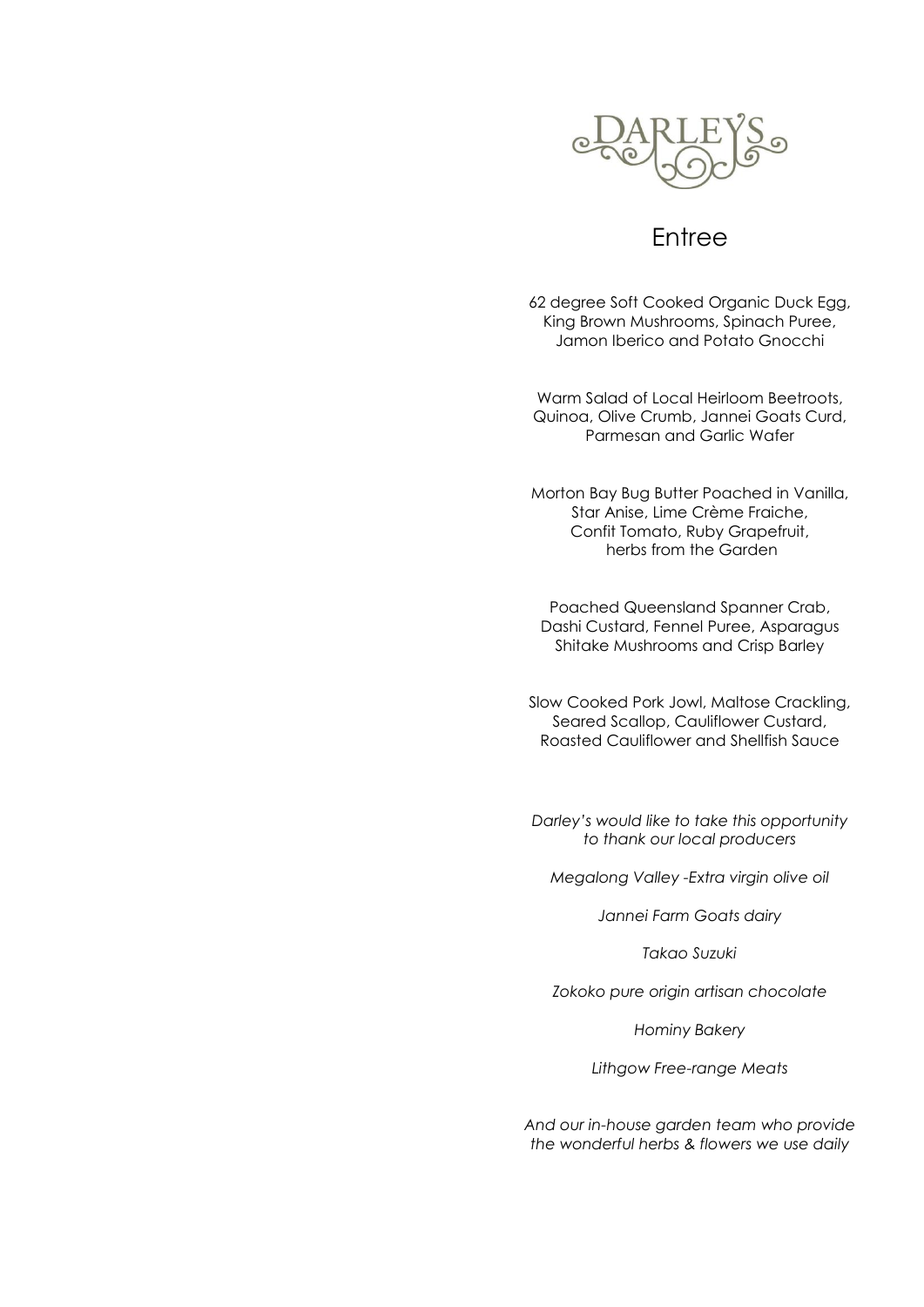

## Main Menu

Pan Roasted 'Glacier' Tooth Fish, Poached Abalone, Wood ear Fungi, Sugar Snap Peas, Chicken and Celeriac Consommé

Kanimbla Valley Lamb Loin, Smoked Eggplant, Chickpea Puree, Harissa, Cracked Wheat, Cumin and Coriander seed Infused Lamb Jus

Swiss and King Brown Mushroom Pastry, Pea Puree, Locally Grown Heirloom Vegetables, Garden Greens, Preserved Lemon and Fennel Dressing

Roasted Duck Breast, Crispy Duck Thigh, Pickled Peach, Chicken Liver Parfait, Toasted Brioche, Fennel, Sauce Bercy

Smoked and Seared Mandagery Creek Venison Loin, Pancetta, textures of Parsnip, Pickled Red Cabbage, Walnut and Coco Crumb, Madeira Jus

Roast Fillet of Cape Grim Beef, Sarladaise Potato, Heirloom Carrots, Cauliflower Cream, Confit Shallots, Horseradish Butter, Red Wine Jus

*2 Course Menu \$95.00 per person 3 Course Menu \$125.00 per person*

> **Weekends and public holidays Set price 3 courses \$125**